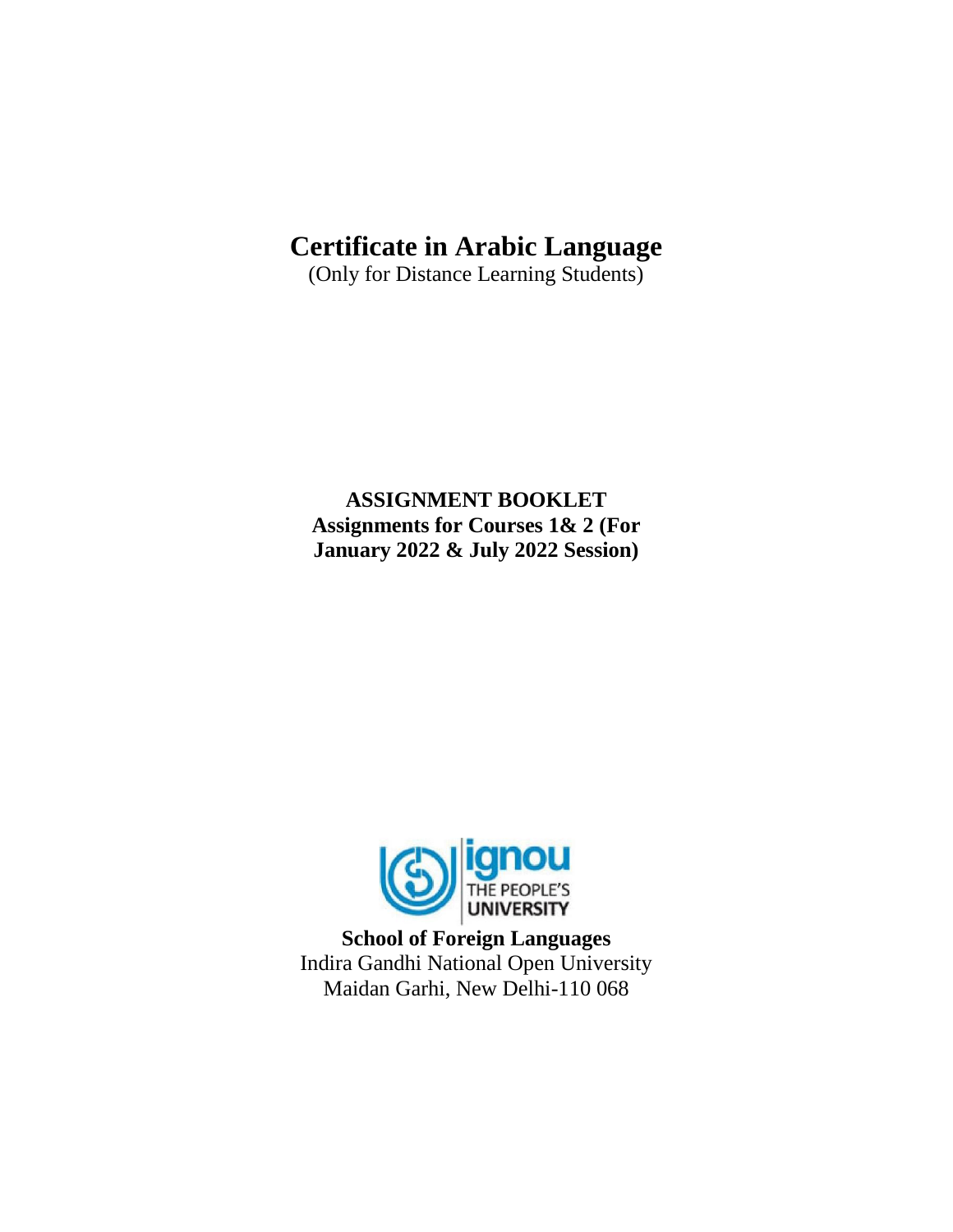## **Certificate in Arabic Language**

Dear Student,

We hope you enjoyed reading this course and found it useful in applying it to your classroom. In order to help you understand the material better and prepare you for the examination later, we have an assignment for each of the courses.

**Aims**; The TMAs are mainly concerned with your ability to understand the material and learn the common words and simple sentences of daily use.

**Guidelines**: You will be required to answer the questions based on the units. As in day - to-day life, planning is important in doing the assignments well. Read the assignments carefully and answer all the questions properly.

**The top of the first page of your response sheet should look like this:**

| Enrolment No |
|--------------|
|              |
|              |

Course Title……………………… Assignment No…………………..

Date………………………………

Study Centre……………………..

**Please remember that it is compulsory to submit your assignments before you can take the Term End Exams. Also remember to keep a copy of your assignments with you and do take a receipt from your Study Centre when you submit the assignments.**

> **Dr. Mohammad Saleem** Assistant Professor (Arabic) & CAL Programme Coordinator SOFL, IGNOU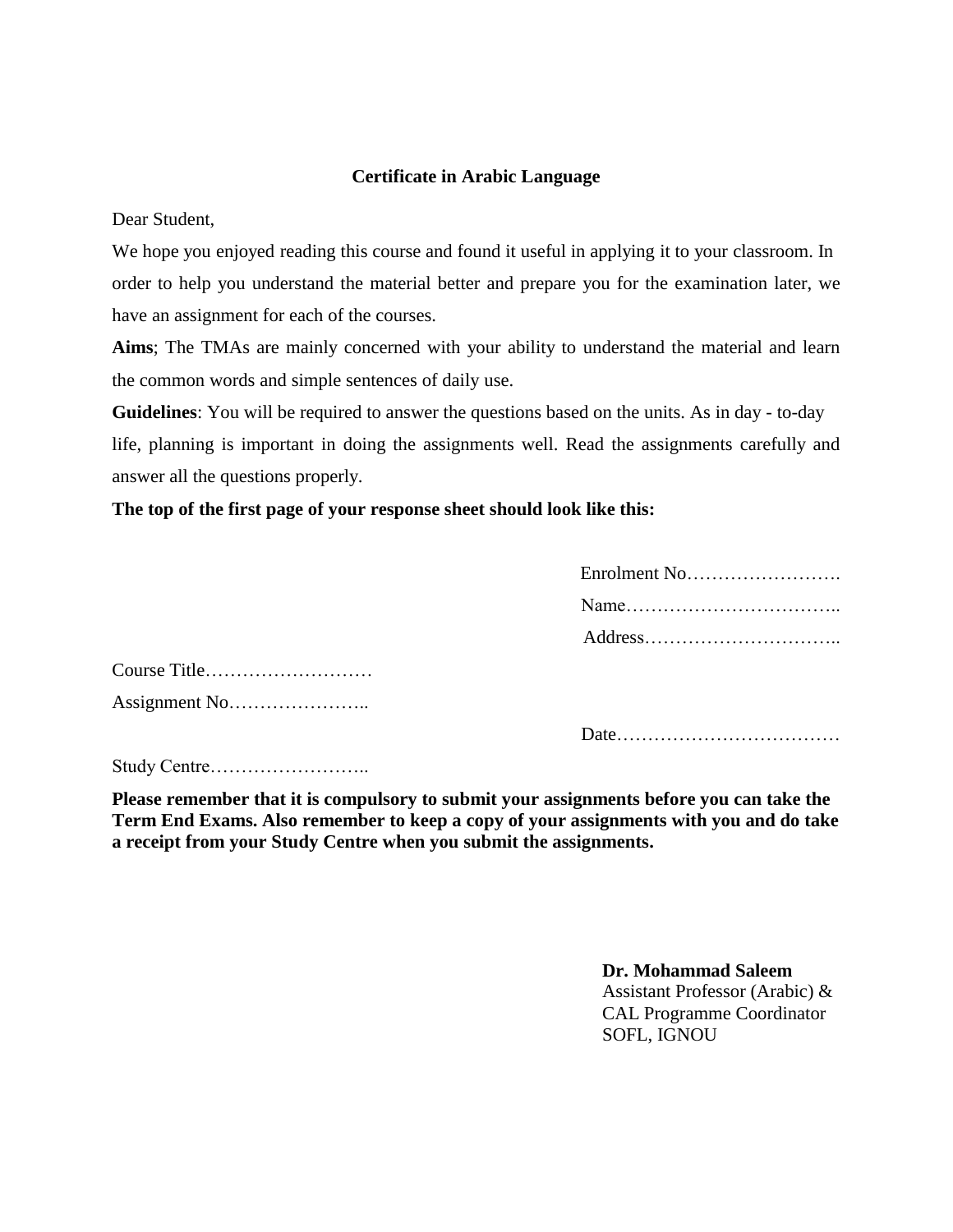#### **ASSIGNMENT 1**

**Course Code:** BAL 001 **Course Title**: BASICS OF ARABIC Maximum Marks: 100

**Note: Answer all the Questions.**

**1. Combine the following Arabic alphabets to form words, write their meaning and use** 

**them in simple Arabic sentences.**

| $=$      | م +د+ر + س +ة                                                    |
|----------|------------------------------------------------------------------|
| $=$      | ص + د + ي + ق                                                    |
| $=$      | $\ddot{a} + 1 + \dot{b} + 1 + \dot{b}$                           |
| $=$      | ح +١+ر +س                                                        |
| $\equiv$ | م + ط + ا + ر                                                    |
| $=$      | $\mathsf{a} + \mathsf{b} + \mathsf{c} + \mathsf{d} + \mathsf{c}$ |
| $=$      | ت + ل + م + ي + ذ                                                |
| $\equiv$ | ت + ا + ج + ر                                                    |
| $=$      | ك + ي + ف                                                        |
| $=$      | ن + ع + م                                                        |

**2. (a) Form sentences with the help of the following Arabic words and translate sentences in to English.**

|          | (1)  |
|----------|------|
| المدر سة | (2)  |
| الطالب   | (3)  |
| البستان  | (4)  |
|          | (5)  |
|          | (6)  |
| يذهب     | (7)  |
| ادخل     | (8)  |
| خرجت     | (9)  |
|          | (10) |
|          |      |

- **(b) Write names of ten Indian fruits in Arabic.**
- **3. Answer the following in Arabic:**
- $(1)$ أ ٌ ِ ذ ره ة ٌا صدٌقً؟ -----------------------------------  $(2)$ ا ذى ل ٌا أتً؟ ------------------------------------------  $(3)$ ّد؟ ----------------------------------------------- ِ أ  $\ddot{\phantom{0}}$  $(4)$ ْ ٍ ِ؟ -------------------------------------------- ن أ ٌ ِ ذ س  $(5)$ اى حاه؟ -------------------------------------------- ع َ )6( ى ا ذا ذ ر ي ٌ اى ع س تٍ ح ؟ ------------------------------------- ļ ح ة )7( ه و ذ َاّجى اى ؟ -------------------------------------- ĺ  $(8)$ ĺ أ ي ت ّ د؟ ----------------------------------------- د أ ي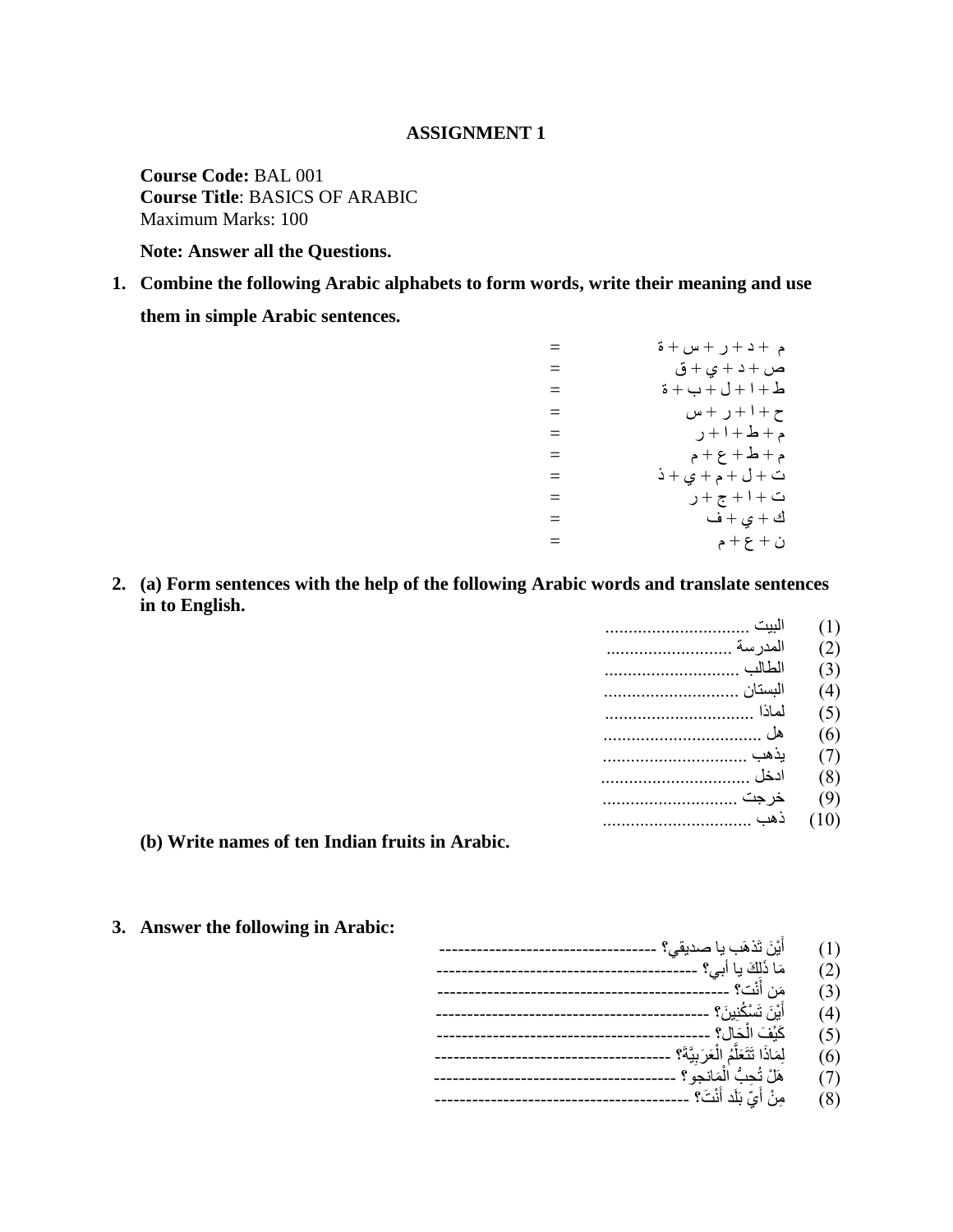| -----------------------------<br>-----<br>-- |  |
|----------------------------------------------|--|
| ---<br>----------------------------<br>-     |  |

- 4. Write 10 simple sentences in Arabic about your school/college/ University.
- 5. (a) Translate the following sentences into English.

| هلْ تَذْهَبُ إِلَى الْجَامِعَة في هذِه الْأيام؟ |
|-------------------------------------------------|
| مَا ذَهَبْتُ إِلَى السُّوْقِ بِالْأَمْسِ        |
| اَلذَّرْ سُ سَهْلٌ يَا صَدِيقِي.                |
| هلْ تَشْرَبُ الشَّأْيَ في الصّبَاح؟             |
| ٱلْعِلْمُ ضَرَرُورِيٌّ لِكُلِّ إِنْسَانٍ.       |
| لاأر يدُ كُوْباً مِنَ الشَّايِ.                 |
| مَتَى تَذْهبُ إِلَي بَيتِكَ؟.                   |
| أَنَا أُحِبُّ أُمِّيَ كَثْيِرٍ اَ               |
| ٱلْكَلِّيةُ قَرِيبَة مِنْ بَيتِي.               |
| مَتَى تَذَاوَلْتَ الطَّعَامِ فِي الْمَطْعَمِ    |
|                                                 |

# (b) Translate the following into Arabic.